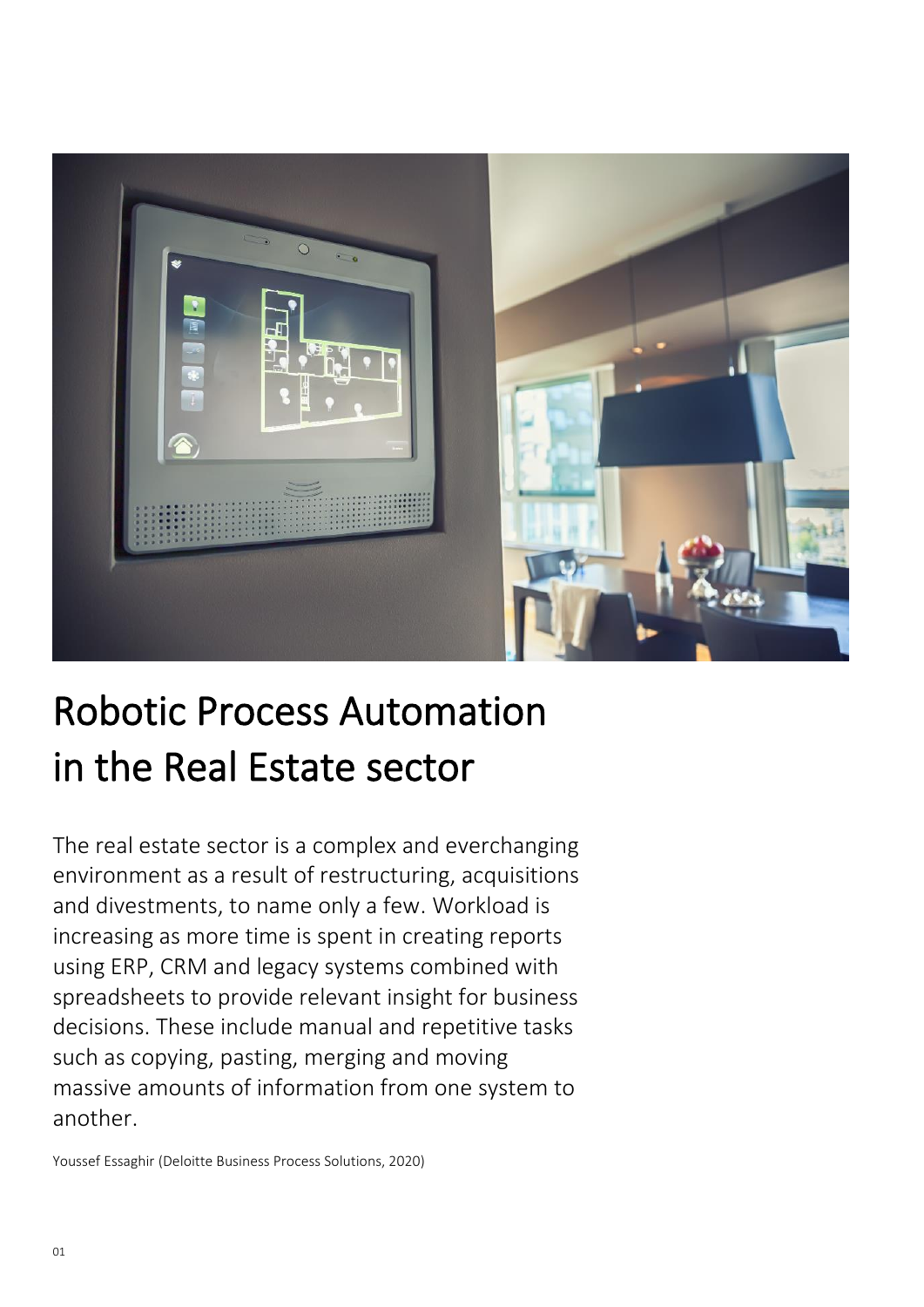This article is the first of a trilogy discussing Robotic Process Automation (RPA), Data Analytics (DA) and Business Intelligence (BI) in the Real Estate sector.

## **The need for Digitalization in the Real Estate sector**

Within many organizations, humans are needed to bridge gaps between IT-systems that have limited or no communication possibilities amongst themselves. For example, an email client might not be able to communicate with an ERP system, causing employees to sift through all the emails to retrieve the attached invoices that are sent to the ERP-system. One way to reduce the working pressure that is caused by filling in this gap is to implement business technology within these processes.

RPA is by now a proven technology and is an example of business technology that has become more approachable for companies that aim to bridge the gap between ITsystems but lack the technical resources. RPA software performs (if-then-else) statements on structured data, typically using a combination of User Interface interactions, or by connecting to APIs to control client servers or web pages. Unlike traditional automation, this technology is non-intrusive on your IT landscape because RPA is integrated across IT systems via the front-end. This enables integration with virtually any software used by an employee, regardless of its openness to third-party integration.

Due to increased competition and complexity within the RE sector, it is becoming more important to increase efficiency within primary as well as secondary business processes. Still, it can be difficult for organizations to decide on appropriate processes for automation. Most of these processes are often found within finance, procurement and human resources departments. These departments within the organization often meet the requirements for RPA implementation:

#### 1. Low cognitive requirements (involves structured data)

- 2. High volume
- 3. Access to multiple systems
- 4. Limited exceptions
- 5. Prone to human error

### **Example: RPA (tax) implementation within the RE sector**

One of the RPA implementations observed in the RE sector is preparing the CIT return. Tax laws change continuously and are more complex. This, in combination with the tendency for RE companies to have a myriad of entities to manage their properties, makes the CIT return preparation and filling very time-consuming. Some organizations deal with more than 100 entities for which the CIT return needs to be prepared and filed to the tax authorities. Once the CIT return is approved, it needs to be stored for tax audit purposes. As shown on the next page, this is one of the processes ideal for RPA implementation as it meets all the conditions previously mentioned.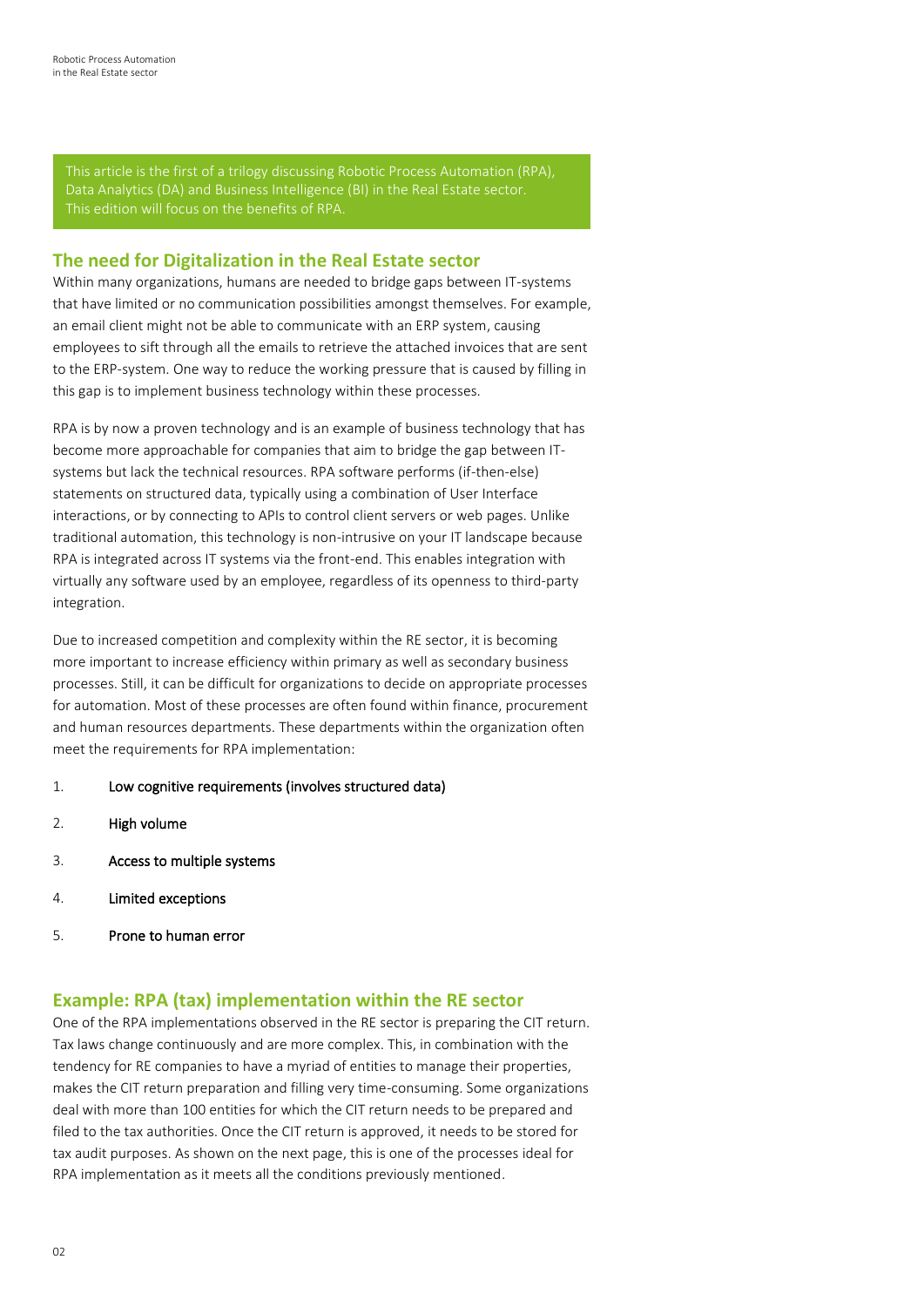#### 1. Low cognitive requirements

This process involves financial data

#### 2. High volume

Possible more than 100 entities that require the same steps

#### 3. Access to multiple systems

Information needs to be gathered from multiple systems and the filing needs to be done on the Tax Authority web platform

#### 4. Limited exceptions

Only when all the information is available, the process should start

#### 5. Prone to human error

Risk of erroneous input is eliminated

This is only one of the many opportunities for RPA in the real estate industry. The remaining trilogy articles on Data Analytics and Business Intelligence in the Real Estate sector will be published o[n www.deloitte.nl/bps.](http://www.deloitte.nl/bps)

Do you ever come across repetitive real estate processes that you feel could be carried out in a smarter, better and faster way? Contact Loes Bierenbroodspot (+316 558 534 88 or [lbierenbroodspot@deloitte.nl\)](mailto:lbierenbroodspot@deloitte.nl) or explore real estate opportunities on [www.deloitte.nl/bps.](http://www.deloitte.nl/bps)